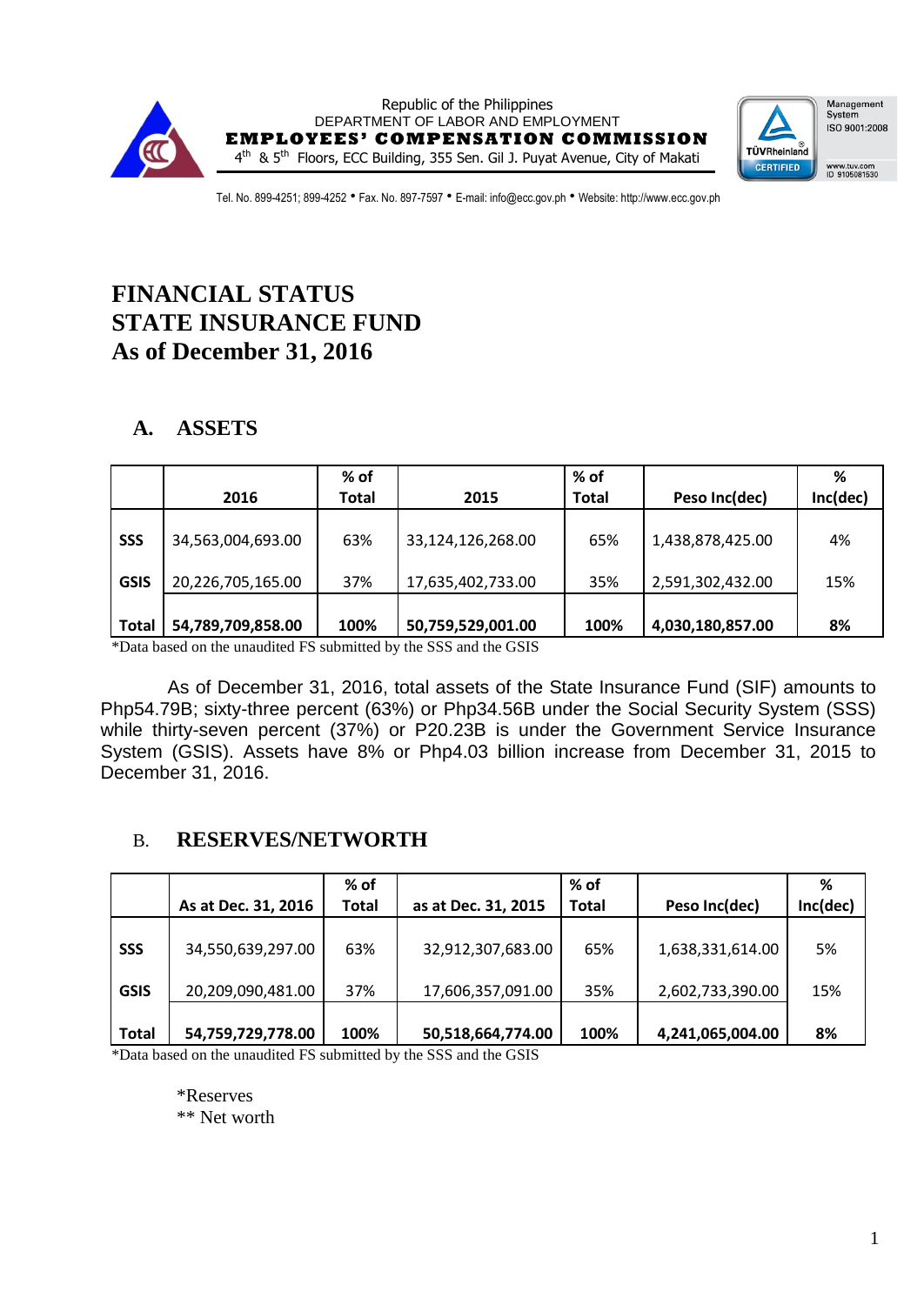Total Reserves for future payment of EC claims in both private and public sector amounts to Php54.76B which has eight percent (8%) or Php4.24 billion increase from December 31, 2015 to December 31, 2016.

As of December 31, 2016, total reserves of the SSS-managed SIF for future payment of EC claims in private sector amounted to Php34.55B. Total reserve is increased by 5% or Php1.64B from December 31, 2015 to December 31, 2016.

The GSIS SIF-managed fund total Net worth amounts to Php20.21B is broken down as follows:

| Appropriated Surplus - ECIF | 8,678,000,000.00  |
|-----------------------------|-------------------|
| Unappropriated Surplus      | 11,531,090,481.00 |
| <b>Total Networth</b>       | 20,209,090,481.00 |

From Php17.61B in 2015 to Php20.21B as of December 31, 2016, the GSIS-ECIF total Net worth was increased by 15% or Php2.60B.

From the GSIS ECIF Net worth of Php20.21B as of December 31, 2016, a total amount of Ph8.68B is appropriated for payment of future claims, claims pending settlement, rehabilitation services, ECC and OSHC operating fund and for contingencies. Appropriations for years are as follows:

| Years | Amount (in millions) |
|-------|----------------------|
| 2010  | 613.96               |
| 2011  | 633.40               |
| 2012  | 1,095.95             |
| 2013  | 6,125.00             |
| 2014  | 7,045.00             |
| 2015  | 7,780.00             |
| 2016  | 8,678.00             |

### **C. REVENUE**

#### **Table C-1 Revenue Collected from January to December 31, 2016**

| <b>Particulars</b>                                  | <b>SSS</b>       | % of<br><b>Total</b> | <b>GSIS</b>      | % of Total | <b>TOTAL</b>     | % of<br><b>Total</b> |
|-----------------------------------------------------|------------------|----------------------|------------------|------------|------------------|----------------------|
| <b>Members Contribution</b><br>Investment and Other | 1,913,619,552.00 | 55%                  | 2,901,184,253.00 | 99%        | 4,814,803,805.00 | 75%                  |
| Income                                              | 1,578,487,617.00 | 45%                  | 19,362,270.00    | 1%         | 1,597,849,887.00 | 25%                  |
| <b>Total</b>                                        | 3,492,107,169.00 | 100%                 | 2,920,546,523.00 | 100%       | 6,412,653,692.00 | 100%                 |
|                                                     |                  | 54.5%                |                  | 45.5%      |                  |                      |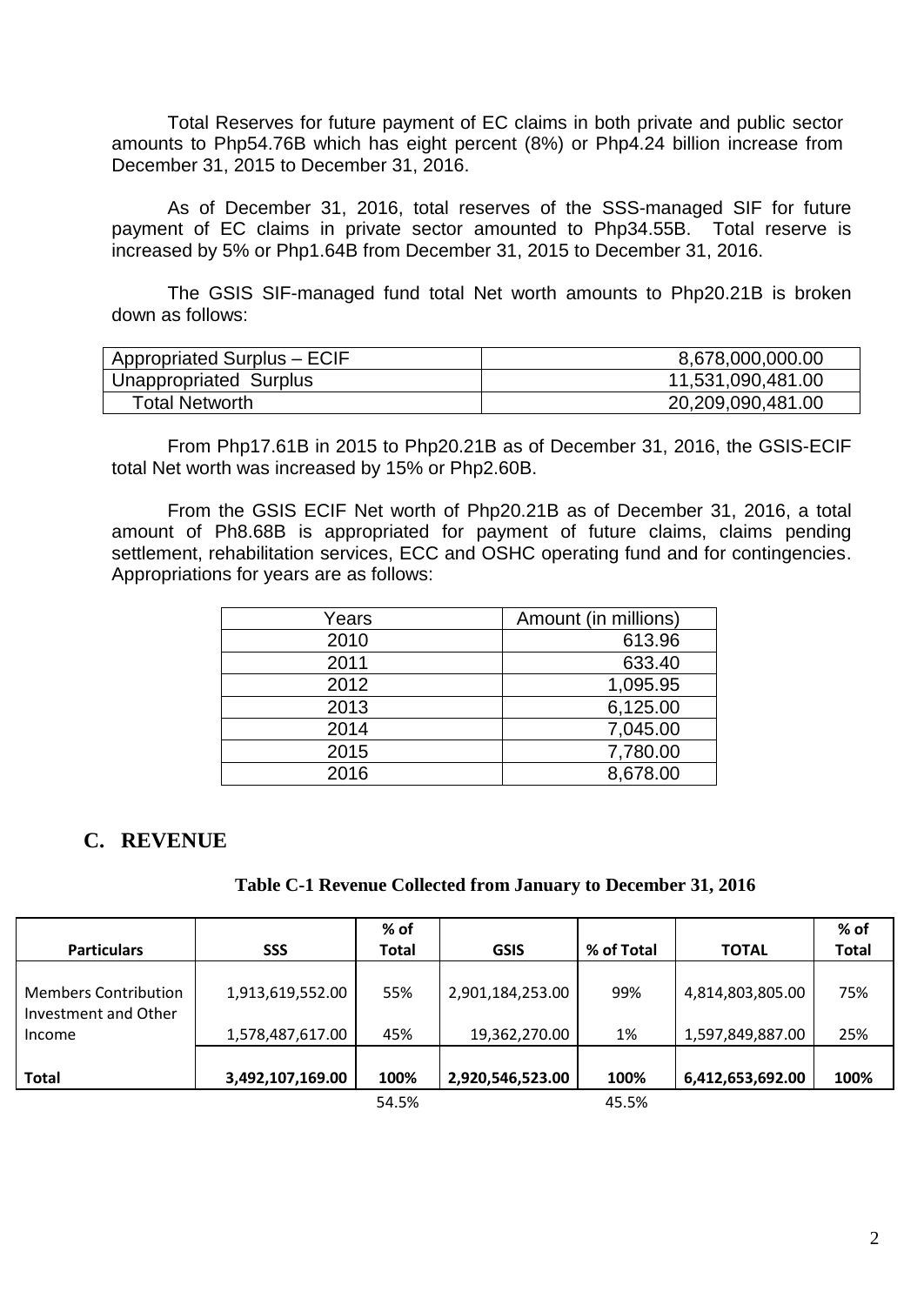From January to December 31, 2016, **SIF generated total revenue of Ph6.41B**: seventy five percent (75%) or Php4.81B came from the collection of members' contributions while twenty five percent (25%) or Php1.598B from investment and other income.

Php3.49 billion or 54.5% of the total revenue came from the SSS while Php2.92 billion or 45.5% from the GSIS.

The table below shows the details of the members Contribution and Investment and other income.

|                                                     |                  | % of         |                  | % of         |                  | % of         |
|-----------------------------------------------------|------------------|--------------|------------------|--------------|------------------|--------------|
| <b>Particulars</b>                                  | <b>SSS</b>       | <b>Total</b> | <b>GSIS</b>      | <b>Total</b> | <b>TOTAL</b>     | <b>Total</b> |
| <b>Members Contribution</b><br>Investment and Other | 1,828,701,491.00 | 64%          | 1,924,670,706.00 | 89%          | 3,753,372,197.00 | 75%          |
| Income                                              | 1,026,998,283.00 | 36%          | 227,345,546.00   | 11%          | 1,254,343,829.00 | 25%          |
| <b>Total</b>                                        | 2,855,699,774.00 | 100%         | 2,152,016,252.00 | 100%         | 5,007,716,026.00 | 100%         |
|                                                     |                  | 57.0%        |                  | 43.0%        |                  |              |

### **Table C-2 Revenue Collected from January to December, 2015**

#### **Table C-3 Comparative Net increase (decrease) in Revenues (December 31, 2015 and 2016)**

| <b>Particulars</b> | Php Increase (Decrease)       | %        | Ph Increase (Decrease)                         | %                   | <b>TOTAL</b>     | %                   |
|--------------------|-------------------------------|----------|------------------------------------------------|---------------------|------------------|---------------------|
|                    | <b>Members' Contributions</b> | Inc(dec) | <b>Investment &amp; Other</b><br><b>Income</b> | <b>Inc</b><br>(dec) |                  | <b>Inc</b><br>(dec) |
|                    |                               |          |                                                |                     |                  |                     |
| <b>SSS</b>         | 84,918,061.00                 | 8%       | 551,489,334.00                                 | 19%                 | 636,407,395.00   | 22%                 |
| <b>GSIS</b>        | 976,513,547.00                | 430%     | (207, 983, 276.00)                             | $-10%$              | 768,530,271.00   | 36%                 |
| <b>TOTAL</b>       | 1,061,431,608.00              | 21%      | 343,506,058.00                                 | 7%                  | 1,404,937,666.00 | 28%                 |

Total Combined Revenue from January to December 31, 2016 has a net increase of **Php1.404 B compared to same period in 2015.** *The total increase in collection of members' contribution amounts to Php1.06 billion while Investment and Other Income has a net increase of Php343.51 million.*

Total SSS revenue from January to December, 2016 has **gone up by 22% or Php636.41 million. Likewise,** the total GSIS revenue has **gone up by 36% or Php768.53M** compared to the same period in 2015.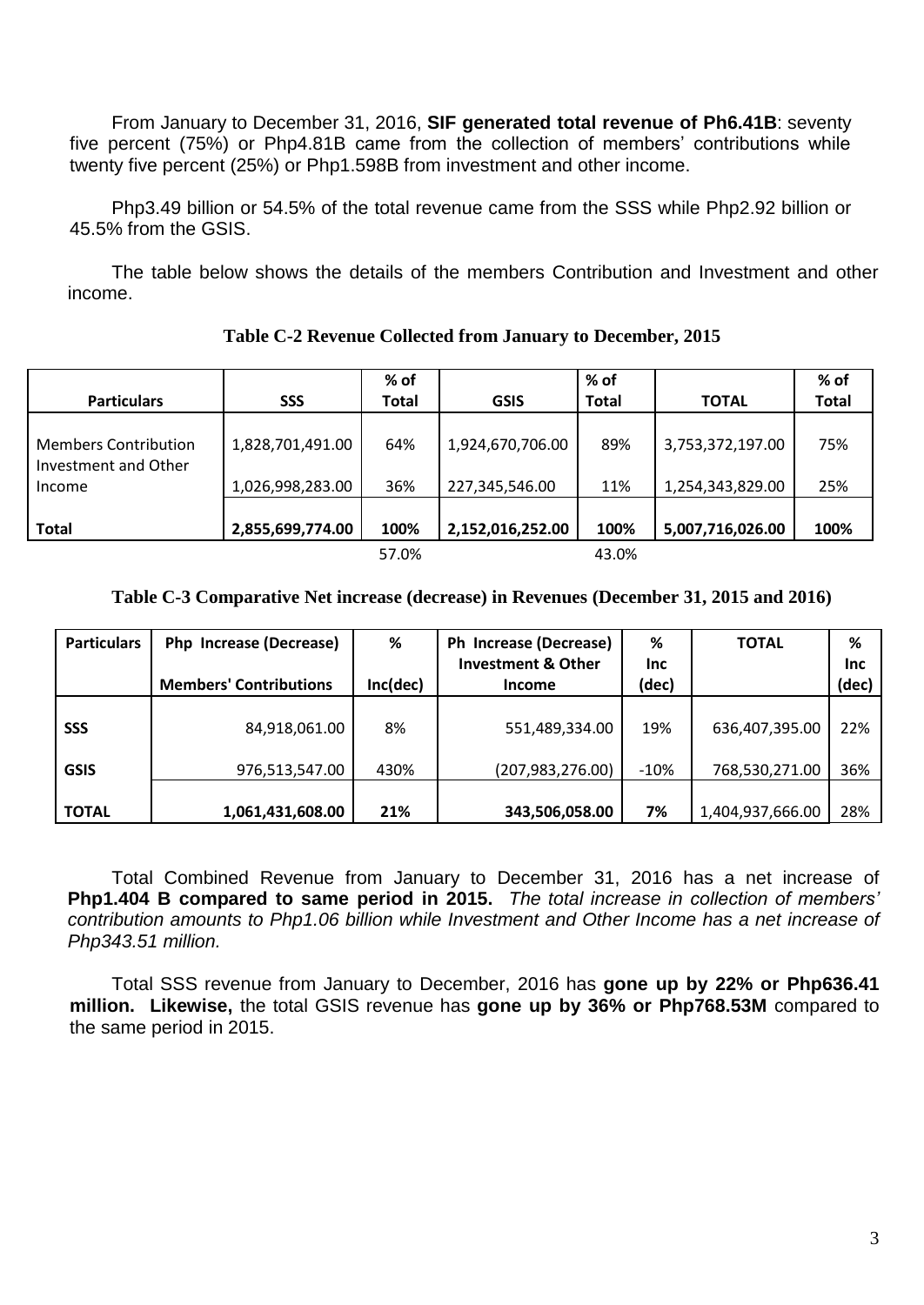### **D. INVESTMENT**

### **I. Investment and Investment Income of Public Sector SIF**

As of December 31, 2016, the **Government Service Insurance System** (**GSIS)** has a total investment amounting to Php15.825B with an investment income of Php1.39 million. Investment has increase by 22% or Php2.83B from the Php12.996B investment total at the end of 2015.

The table below shows the comparative details of investment as at December 31, 2015 and 2016:

|                                          | Jan. to Dec.      | Jan. to Dec.      | Ph                | %                   |
|------------------------------------------|-------------------|-------------------|-------------------|---------------------|
| <b>Particulars</b>                       | 2016              | 2015              | Inc (dec)         | <b>Inc</b><br>(dec) |
| <b>CURRENT INVESTMENT</b>                |                   |                   |                   |                     |
| Held to Maturity Investment              |                   |                   |                   |                     |
| High Yield Short-term placement          | 212,079,778.00    | 261,221,694.00    | (49, 141, 916.00) | $-19%$              |
| <b>NON-CURRENT INVESTMENT</b>            |                   |                   |                   |                     |
| Fair Value Through Profit or Loss (FVPL) |                   |                   |                   |                     |
| ROP Notes & Bonds AFS-Peso               | 11,424,123,214.00 | 10,509,130,847.00 | 914,992,367.00    | 9%                  |
| Corporate Bonds                          | 2,762,669,371.00  | 1,677,483,300.00  | 1,085,186,071.00  | 100%                |
| <b>Stocks Traded</b>                     | 1,426,693,479.00  | 548,378,475.00    | 878,315,004.00    | 100%                |
| <b>Total Non-current Investments</b>     | 15,613,486,064.00 | 12,734,992,622.00 | 2,878,493,442.00  | 23%                 |
| <b>TOTAL INVESTMENT</b>                  | 15,825,565,842.00 | 12,996,214,316.00 | 2,829,351,526.00  | 22%                 |
| <b>Return of Investment</b>              | 0.88%             | 3.29%             |                   |                     |

**\*Based on the report submitted by the GSIS; Investment Income as of Dec. 31, 2015 Php428,158,250.00**

Of the total investment as of December 31, 2016, 99% or Ph15.61B is placed under noncurrent investment particularly in ROP Notes and Bonds AFS, Stocks Traded and Corporate Bonds while Ph212.68 million is placed under the Held to Maturity Investment particularly on High Yield Short-term Placement. Return of Investment is at 0.88%..

The table below shows the **comparative details of the investment income** from January to December 31, 2016 and 2015.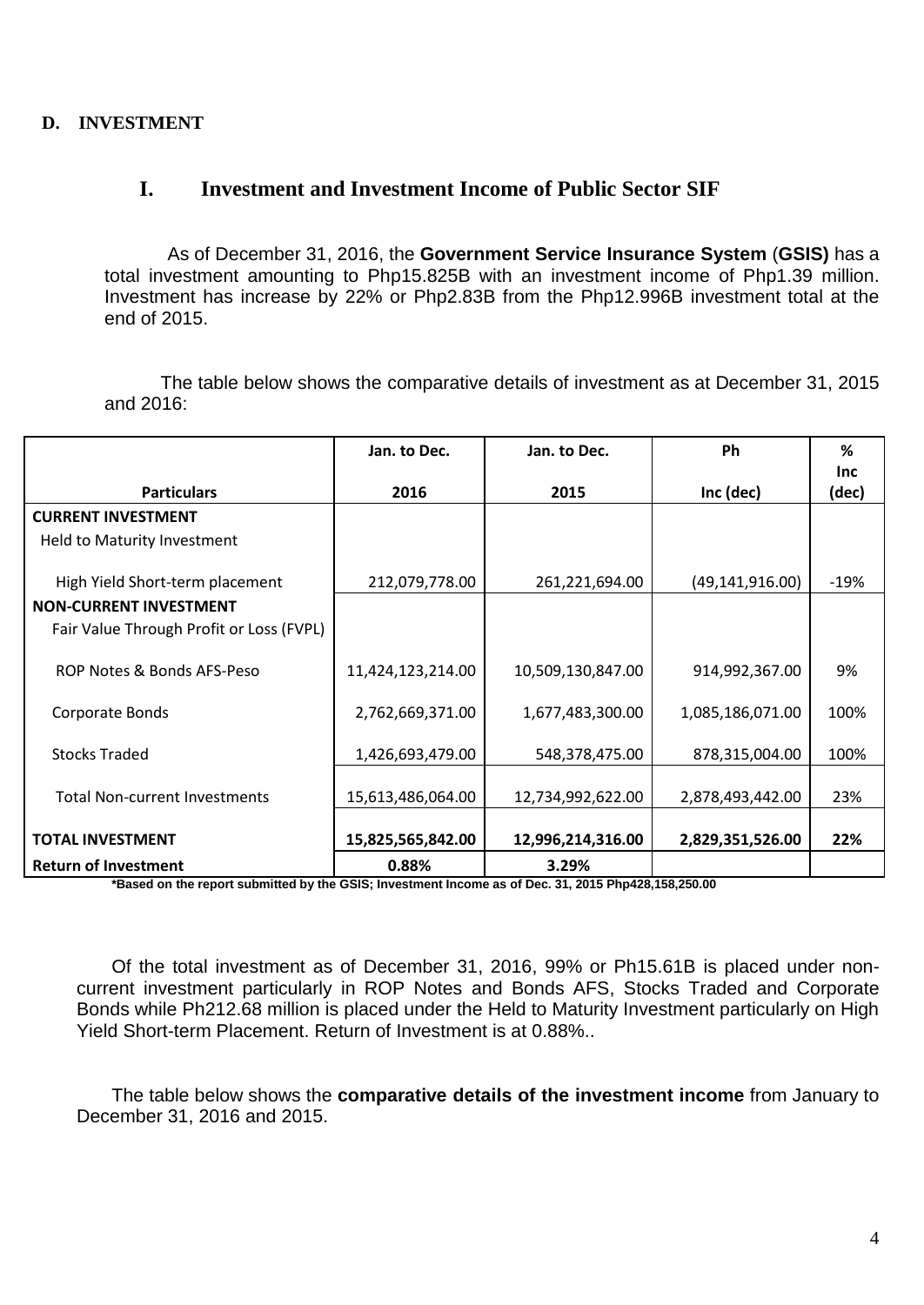|                                            | Jan. to Dec.       | Jan. to Dec.      | <b>Ph</b>          | %<br>Inc |
|--------------------------------------------|--------------------|-------------------|--------------------|----------|
| <b>PARTICULARS</b>                         | 2016               | 2015              | Inc (dec)          | (dec)    |
| <b>CURRENT INVESTMENT</b>                  |                    |                   |                    |          |
| Held to Maturity Investment                |                    |                   |                    |          |
| High Yield Short-term placement            | 36,407,033.00      | 2,241,235.00      | 34,165,798.00      | 1524%    |
| <b>NON-CURRENT INVESTMENT</b>              |                    |                   |                    |          |
| Available for Sale Financial Assets        |                    |                   |                    |          |
| Gain (Loss) on Valuation - Stocks          | (101,099,298.00)   | (12, 271, 524.00) | (88, 827, 774.00)  | 724%     |
| Gain (Loss) on Valuation - ROP Notes       | (296, 958, 871.00) | (285,500,681.00)  | (11, 458, 190.00)  | 4%       |
| Gain (Loss) on Valuation - Corporate Bonds | (85,063,929.00)    | 32,201,800.00     | (117, 265, 729.00) | $-364%$  |
| Gain on Sale of Stocks                     |                    | 4,530.00          | (4,530.00)         | $-100%$  |
| Dividend on Stocks                         | 28,623,016.00      | 20,818,380.00     | 7,804,636.00       | 37%      |
| Interest on ROP Notes & Bonds AFS-Peso     | 426,966,859.00     | 481,033,463.00    | (54,066,604.00)    | $-11%$   |
| Gain(Loss) on Sale of Bonds                | 20,600,798.00      | 105,440,880.00    | (84, 840, 082.00)  | $-80%$   |
| Interest on Corporate Bonds - AFS          | 110,007,067.00     | 84,190,167.00     | 25,816,900.00      | 31%      |
| <b>Total Investment Income</b>             | 139,482,675.00     | 428,158,250.00    | (288, 675, 575.00) | $-67%$   |
|                                            |                    |                   |                    |          |

The January to December, 2016 investment income is 67% or Php288.68M lower compared to the investment income earned during same period in 2015.

### **II. Investment of Private Sector SIF**

As of December 31, 2016**,** total investment of Private Sector SIF amounts to Php33.68B. Investment is increased by 20% or Php5.59B from Php28.09B in December 31, 2015.Total Investment Income from January to December 31, 2016 amounts to Php1.578 billion. Investment Income has 96% or Php571.41M increase from Ph786.27M investment Income in 2015. Return of Investment is at 4.57%.

Eight percent (8%) or Php2.63B of the total Investment is placed under the Current Investment particularly on Corporate Notes, NHMFC and Commercial and Industrial loan while ninety two percent (92%) or Php31.05B is placed under the non-current investments. The table below shows the details of these non-current investments.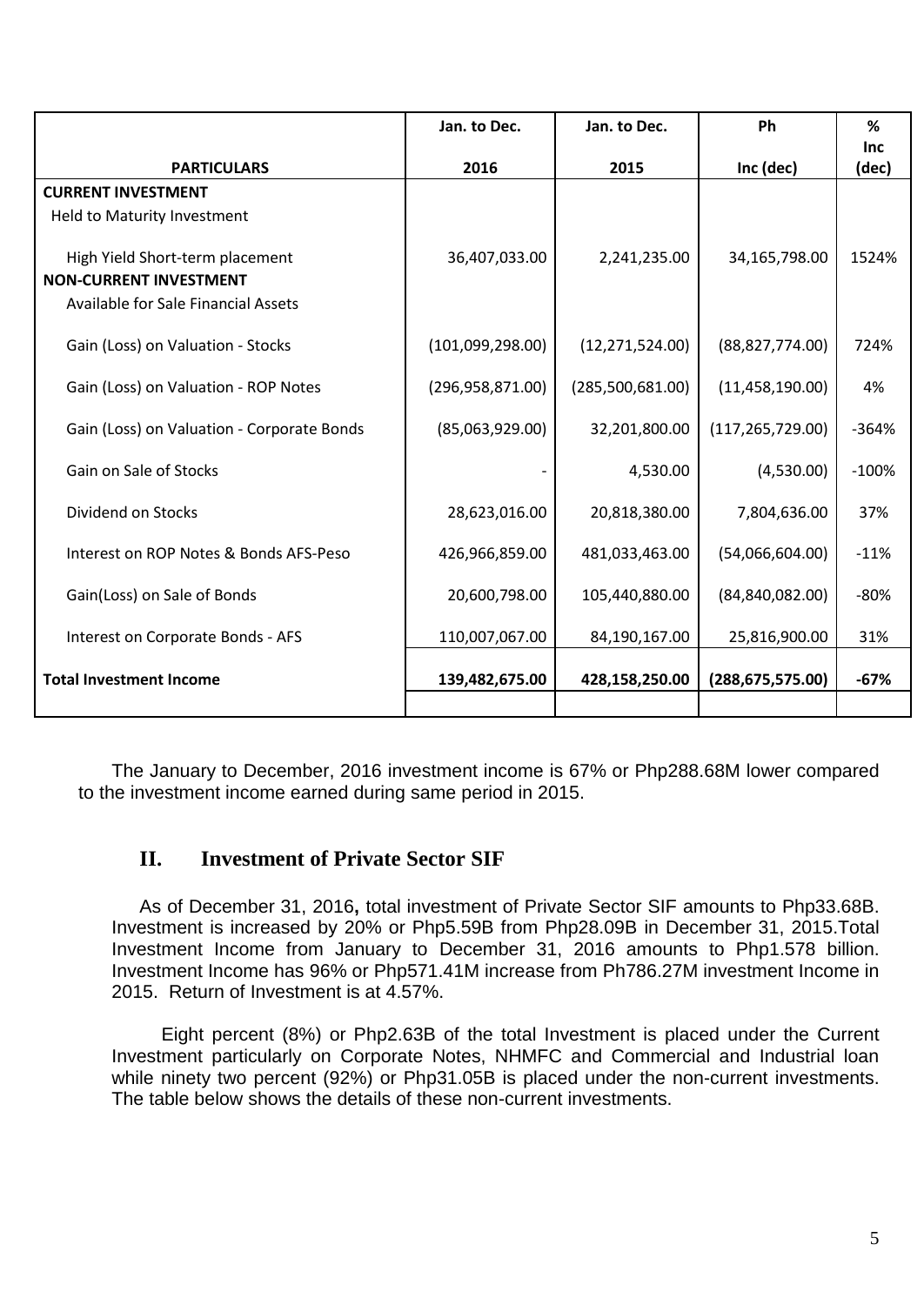Total investment in Held on Maturity Investment in the amount of Ph17.30B comprised the highest rate (52%) of its investment under the Non-current Investment and generates total investment income in the amount of Php797.34M from January to December 31, 2016. Total investment in Members' Loan in the amount of Php6.98B comprised the highest rate (20%) of the investment under loans and receivables and contributed Php413.99M investment income.

#### *Cash Equivalent and Interest Income*

From January to December 31, 2016, the SIF at SSS has a total Cash and Cash Equivalent of Php556.16 million which is placed under a savings and term deposits. Such cash and cash equivalent generates a total interest income of Php19.8M.

#### *Investment and other Income*

Investment and other Income from January to September 30, 2016 amounts to Php1.512B broken down as follows:

| <b>Particulars</b>                           | <b>AMOUNT</b>    |
|----------------------------------------------|------------------|
| Investment Income                            | 1,537,678,969.45 |
| Other Income                                 |                  |
| Interest Income - Cash in Bank/term deposits | 119,798115.72    |
| Miscellaneous Income                         | 2,362.948.49     |
| Recovery of impairment loss                  | 18,647,583.76    |
| <b>Total Investment and Other Income</b>     | 1,578,487,617.42 |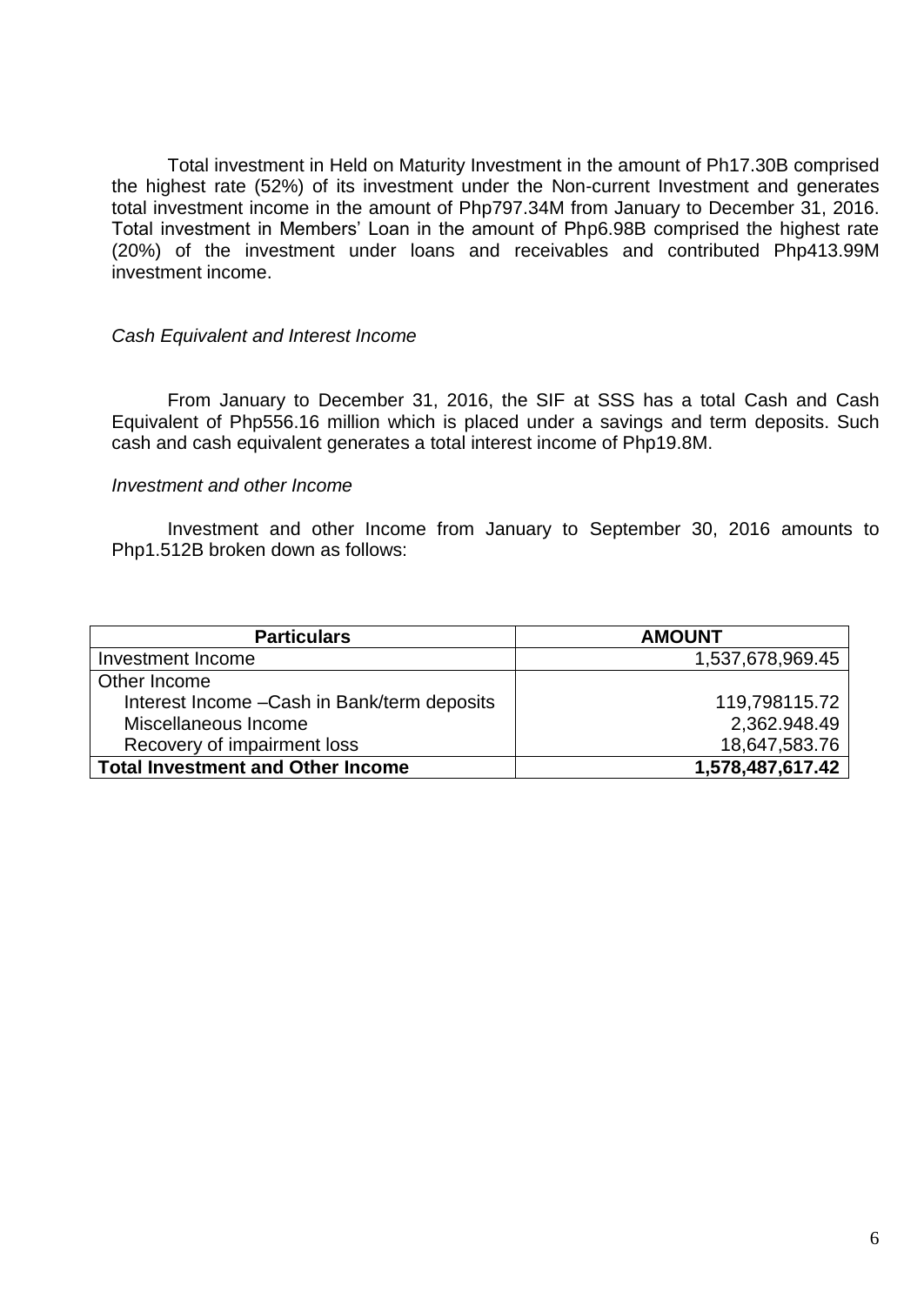### **INVESTMENT AND INVESTMENT INCOME OF THE PRIVATE SECTOR SIF**

|                                                                      | <b>INVESTMENT</b> | $%$ of | Income from              | <b>INVESTMENT</b> | $%$ Inc.          | Income from              |
|----------------------------------------------------------------------|-------------------|--------|--------------------------|-------------------|-------------------|--------------------------|
| <b>Particulars</b>                                                   | As of Dec.        | total  | Investment               | As of Dec.        | /-Dec             | <b>Investment</b>        |
|                                                                      | 2016              |        | <b>Jan. to Dec. 2016</b> | 2015              | <b>Investment</b> | <b>Jan. to Dec. 2015</b> |
| <b>CURRENT INVESTMENT</b>                                            |                   |        |                          |                   |                   |                          |
| Held to Maturity investments                                         |                   |        |                          |                   |                   |                          |
| -Short term money placement                                          |                   |        | 10,581,100.28            | 1,123,697.91      | $-100%$           | 51,595,181.62            |
| -Corporate Note<br><b>Held for Trading Financial Assets</b>          | 2,489,305,568.05  |        |                          | 498,511,389.60    | 399%              |                          |
| (FV)                                                                 | 66,778,188.00     |        | 20,893,514.25            |                   | 100%              | 1,128,613.79             |
| Loans and Receivables                                                |                   |        |                          |                   |                   |                          |
| -NHMFC                                                               | 72,344,685.78     |        |                          | 71,130,128.83     | 2%                |                          |
| -Commercial and Industrial loans<br>-Dormitory/apartment loan        |                   |        |                          |                   |                   |                          |
| program                                                              | 128,565.34        |        |                          | 170,730.40        | $-25%$            |                          |
| <b>Total Current Investments</b>                                     | 2,628,557,007.17  | 8%     | 31,474,614.53            | 570,935,946.74    | 360%              | 52,723,795.41            |
| <b>NON-CURRENT INVESTMENTS</b>                                       |                   |        |                          |                   |                   |                          |
| <b>Non-current Financial assets</b>                                  |                   |        |                          |                   |                   |                          |
| Available-for-Sale financial assets<br>- Marketable securities at FV |                   |        |                          |                   |                   |                          |
| net                                                                  | 5,449,528,829.90  | 16%    | 543,071,800.37           | 1,920,069,936.50  | 0%                | 15,237,570.41            |
| <b>Held on Maturity Investments</b>                                  |                   |        |                          |                   |                   |                          |
| -Corporate Notes                                                     | 387,500,000.00    |        | 81,648,059.44            | 387,500,000.00    | 0%                | 12,948,961.56            |
| -Corporate Bonds                                                     | 14,710,994,017.29 |        | 106,910,444.90           | 14,764,618,934.55 | 0%                | 27,667,038.79            |
| -Government Bonds                                                    | 2,204,112,000.00  |        | 609,179,434.44           | 2,112,112,000.00  | $0\%$             | 277,450,553.73           |
| Total                                                                | 17,302,606,017.29 | 51%    | 797,737,938.78           | 17,264,230,934.55 | $0\%$             | 318,066,554.08           |
| Loans and Receivables                                                |                   |        |                          |                   |                   |                          |
| Members Loan                                                         |                   |        |                          |                   |                   |                          |
| - Salary/education/calamity                                          | 6,505,924,550.57  |        | 323,070,226.95           | 6,194,141,420.87  | 5%                | 325,672,011.40           |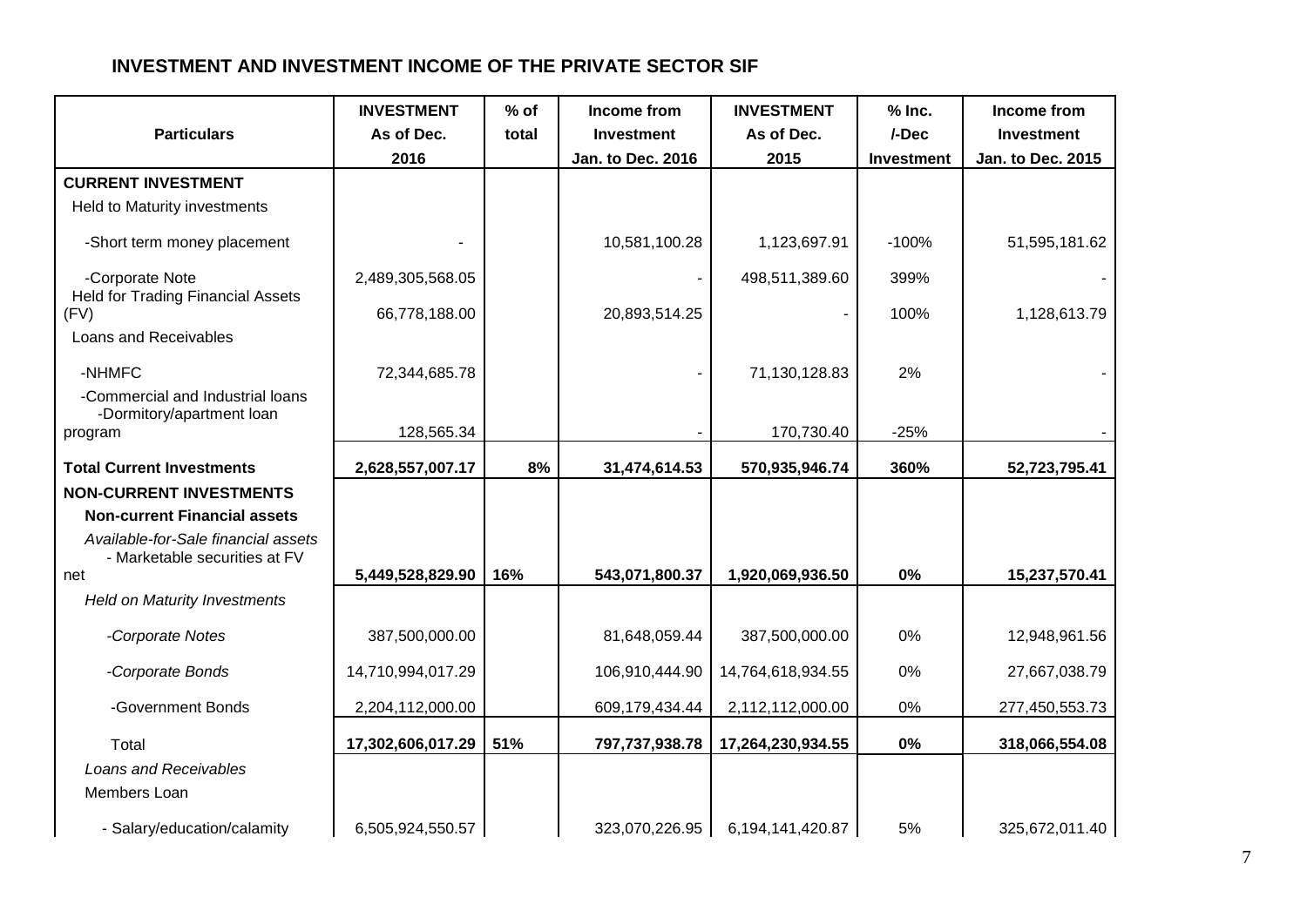| - Separated member loan              | 29,967,392.54     |       | 11,693,901.92      | 39,964,937.01     | $-25%$ | 27,586,305.15  |
|--------------------------------------|-------------------|-------|--------------------|-------------------|--------|----------------|
| - Emergency loan                     | 256,740,303.01    |       | 79,221,397.71      | 276,620,444.59    | $-7%$  | 24,101,493.29  |
| - Student Assistance Ioan            |                   |       | 231.00             |                   |        | (15, 420.26)   |
| - Loan to Voc/tech students          | 16,397.16         |       |                    | 16,397.16         | 0%     |                |
| Total                                | 6,792,648,643.28  | 20%   | 413,985,757.58     | 6,510,743,199.63  | 4%     | 377,344,389.58 |
| National Home Mortgage               |                   |       |                    |                   |        |                |
| <b>Finance Corporation</b>           | 1,222,860,421.41  | 4%    | (255, 311, 793.65) | 1,513,224,257.67  | $-19%$ | 2,768,193.00   |
| Home Development Mutual Fund         |                   |       |                    |                   | 0%     |                |
| Housing loans                        |                   |       |                    |                   |        |                |
| - Real Estate Ioan                   | 279,787,159.59    | $1\%$ | 6,138,590.43       | 309,019,890.92    | -9%    | 20,067,400.71  |
| Commercial and Industrial loans      |                   |       |                    |                   |        |                |
| - Hospital financing program         |                   |       |                    |                   | 0%     |                |
| - Dormitory/apartment loan prog.     | 4,315,350.17      |       | 582,061.41         | 4,467,659.65      | $-3%$  | 57,490.61      |
| Total                                | 4,315,350.17      | 0%    | 582,061.41         | 4,467,659.65      | $-3%$  | 57,490.61      |
| <b>Total Loans and Receivables</b>   | 8,299,611,574.45  | 25%   | 165,394,615.77     | 8,337,455,007.87  | $-28%$ | 400,237,473.90 |
| <b>Total Non-Current Investments</b> | 31,051,746,421.64 | 92%   | 1,506,204,354.92   | 27,521,755,878.92 | $-3%$  | 733,541,598.39 |
| <b>TOTAL INVESTMENT/INCOME</b>       | 33,680,303,428.81 | 100%  | 1,537,678,969.45   | 28,092,691,825.66 | 20%    | 786,265,393.80 |
| <b>Return on Investment</b>          |                   |       | 4.57%              |                   |        | 2.80%          |

**Note: Ph284.35M or 57% increase in Investment Income over the same period in 2014**

 **Ph751.41M or 96% increase in Investment Income over the same period in 2015**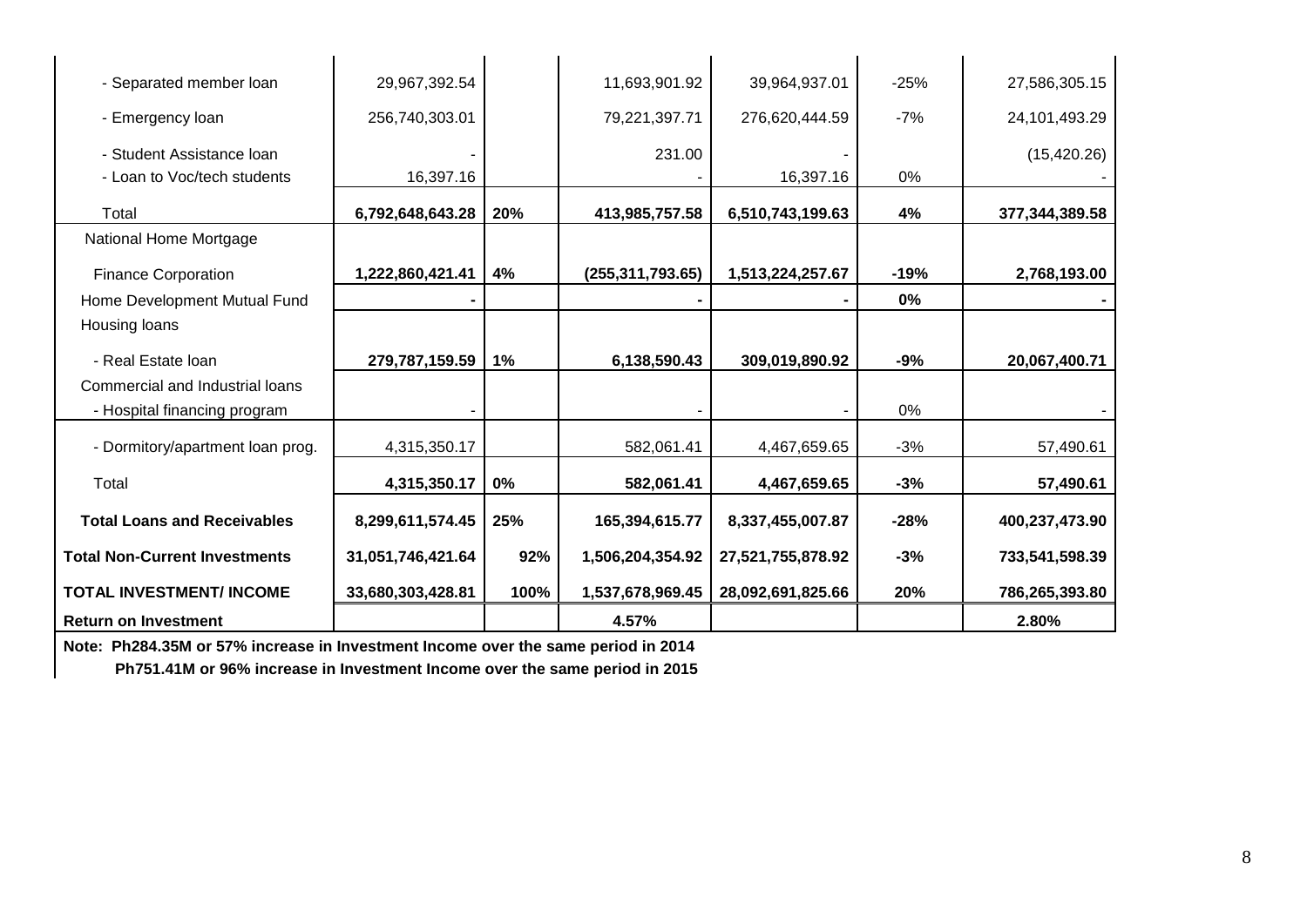#### **E. EXPENDITURES**

|                          |                  |            |                | % of         |                  | % of         |
|--------------------------|------------------|------------|----------------|--------------|------------------|--------------|
| <b>Particulars</b>       | <b>SSS</b>       | % of Total | <b>GSIS</b>    | <b>Total</b> | <b>TOTAL</b>     | <b>Total</b> |
| <b>Benefits Payments</b> | 1,095,105,411.00 | 93%        | 223,277,942.00 | 92%          | 1,318,383,353.00 | 93%          |
| Operating Expenses*      | 77,714,517.00    | 7%         | 3,082,119.00   | 1%           | 80,796,636.00    | 6%           |
| Management fees          |                  |            | 15,962,572.00  | 7%           | 15,962,572.00    | 1%           |
| <b>Total</b>             | 1,172,819,928.00 | 100%       | 242,322,633.00 | 100%         | 1,415,142,561.00 | 100%         |

**\*GSIS – refers to Investment Fees and Other Expenses**

Total expenditures as of December 31, 2016 amounting to Php1.415B was spent by the Systems for benefits payments and operating expenses/management fee; Eighty-three percent (83%) or Php1.172 billion by the SSS while seventeen percent (17%) or Php242.32M by the GSIS.

**SSS spent Php1.095B for the payment of 249,796 EC benefits claims in the private sector** and **Php77.71M for its operating expenses.** The Operating Expenses is computed using the Benefit Payment Ratio formula re the percentage of the total ECC benefit payments over the combined SSS and ECC benefit payments from the total PS and MOOE of the entire SSS.

The **GSIS spent Php242.32M for payment of 40,404 EC benefits claims in the public sector and Management fee charged by the GSIS to SIF amounts to Php15.96M** computed also using the Benefit Payment ratio. The GSIS adopted the Benefit Payment Ratio formula in the computation of its management fee since 2015.

#### **F. EC BENEFITS CLAIMS AND PAYMENTS**

The table below shows the breakdown of the number of claims and benefits payments made by the Systems from January to December 31, 2016:

|                                                  | <b>SSS</b>              |                  | <b>GSIS</b>             |                |  |
|--------------------------------------------------|-------------------------|------------------|-------------------------|----------------|--|
| <b>Particulars</b>                               | NO. OF<br><b>CLAIMS</b> | <b>AMOUNT</b>    | NO. OF<br><b>CLAIMS</b> | <b>AMOUNT</b>  |  |
| <b>DEATH AND PENSION</b>                         | 203,257                 | 848,755,859.00   | 35,136                  | 166,013,978.00 |  |
| <b>DISABILITY</b>                                | 18,650                  | 124,728,302.00   | 1,984                   | 22,449,346.00  |  |
| <b>SICKNESS</b>                                  | 25,051                  | 100,442,068.00   | 630                     | 9,087,944.00   |  |
| <b>MEDICAL SERVICES</b>                          | 1,100                   | 13,119,467.00    | 2463                    | 22,630,260.00  |  |
| <b>FUNERAL BENEFITS</b><br><b>REHABILITATION</b> | 348                     | 6,500,000.00     | 163                     | 2,990,359.00   |  |
| <b>SERVICES</b>                                  | 390                     | 1,559,715.00     | 28                      | 106,056.00     |  |
| <b>TOTAL</b>                                     | 249,796                 | 1,095,105,411.00 | 40,404                  | 223,277,943.00 |  |

Death and pension benefits comprised the highest share in the EC benefit payments made both by the SSS in the private sector and the GSIS (survivorship pension) in the public sector.